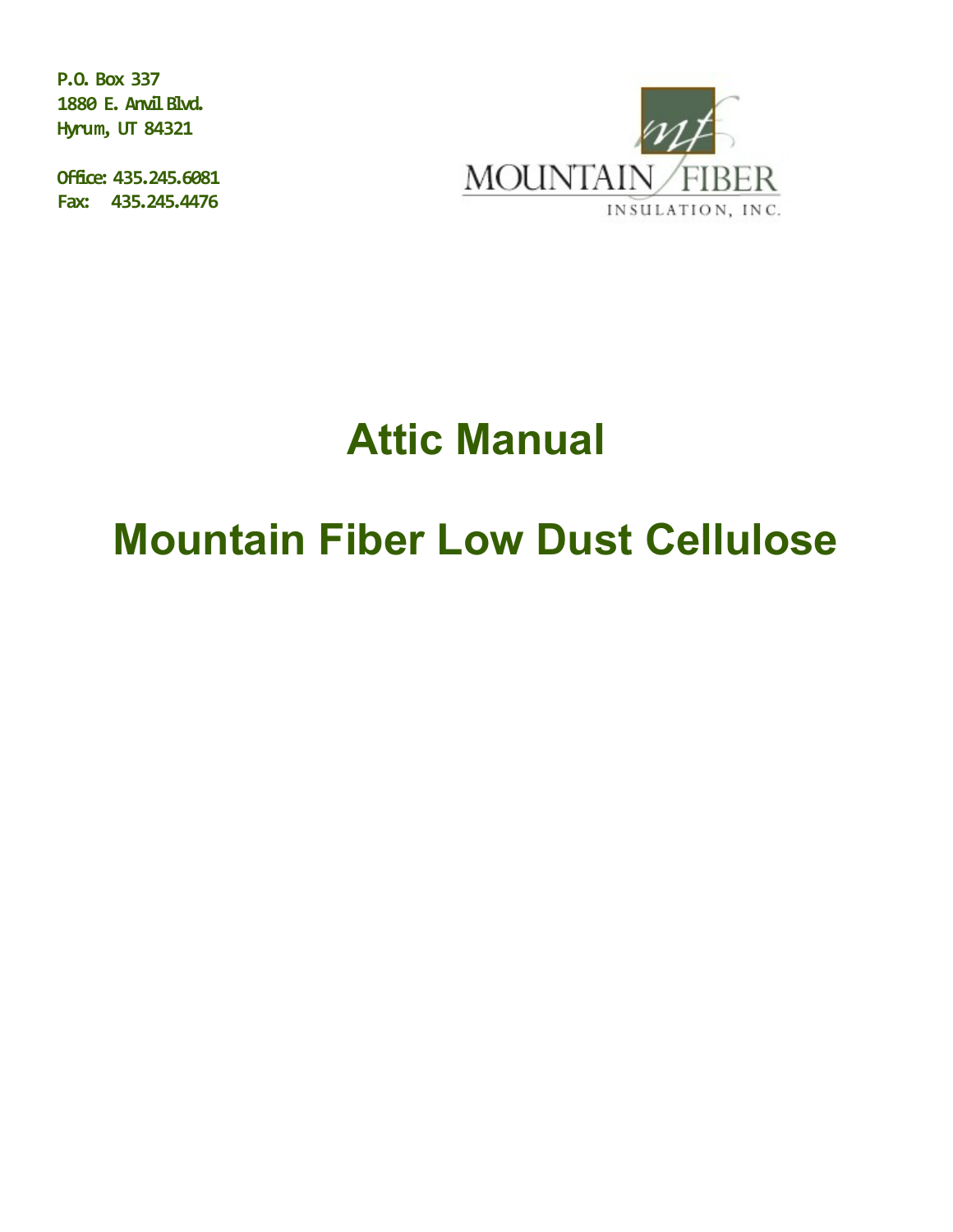#### **1.0 SCOPE**

This recommended practice covers the application of cellulosic loose fill thermal insulation in attics, sidewall cavities and between floors of single and multi-family dwellings by means of pneumatic equipment and by pouring in place in attics.

#### **2.0 SIGNIFICANCE**

The purpose of this recommended practice is to inform installers, system designers, and consumers of acceptable procedures to insure proper installation. It also identifies precautions which need to be taken.

#### **3.0 APPLICABLE DOCUMENTS**

3.1 ASTM Standards

C-168 *Standard Definition of Terms Relating to Thermal Insulating Materials*

C-739 *Standard Specification for Cellulosic Fiber (Wood Base) Loose Fill Thermal Insulation*

C-755 *Standard Recommended Practice for Selection of Vapor Barriers for Thermal Insulation*

C-1149 *Standard Specification for Self-Supported Spray Applied Cellulosic Thermal/Acoustical Insulation*

C-1015 *Standard Practice for Installation of Cellulosic and Mineral Fiber Loose-Fill Thermal Insulation*

E-241 *Standard Recommended Practice for Increase Durability of Building Constructions Against Wear Damage*

#### **4.0 DEFINITIONS**

4.1 Backer Board – a rigid, non vapor barrier forming material such as rock lath, treated cardboard, plywood, ect. 4.2 Blocking – a material used to retain the insulation in place in open areas.

4.3 Fill Tube – a tube which enables a cavity to be filled through a single entry hole.

4.4 Enclosed Ceiling Cavities – a ceiling area which is covered on both top and bottom.

#### **5.0 PRELIMINARY INSPECTION**

5.1 An inspection of the building should be made prior to installation. Special consideration should be given to the following areas.

5.1.1 Holes in ceilings or sidewalls, that would allow the insulation to escape, should be sealed.

5.1.2 Weak areas of interior walls that may not be able to withstand pressures during the filling operation, should be reinforced or filled using less pressure.

5.1.3 Walls with alterations, such as build-in bookshelves and cabinets, which may create isolated cavities, will require special entry holes.

5.1.4 Wall cavities, which are used as air ducts for heating or air conditioning systems, must not be filled with insulation.

5.1.5 Openings in heating or air conditioning air systems, in insulated areas, must have blocking placed around them but not restricting air flow.

5.1.6 Wall cavities, which open into basements or crawl spaces, must be sealed.

5.1.7 The external siding of existing buildings should be inspected for paint peeling or other evidence of moisture problems. Insulation alone may not solve such problems. Other remedial actions may be necessary. (See Sections 9 and 10 for steps to be followed)



Figure 1A

## **6.0 PREPERATION**

6.1 New Construction

6.1.1 Where individual vents are used in the soffit, the rafter space immediately in front of and on either side of the vent should be provided with an air chute (see Fig 1A and Fig 1B). Other spaces should be totally blocked.

6.1.2 Where a continuous strip vent is used in the soffit, an air chute should be provided every third rafter space with the other spaces completely blocked (see Fig 1A and Fig 1B).

6.1.3 Small cavities around door and window frames should be insulated prior to the installation of the interior covering. The material should not be forced into the cavity so tight that frames are distorted.

6.1.4 Insulating the corners of attics in buildings with hip roofs may require special nozzles or placement tools.



Figure 1B Alternately, corners can be insulated with suitable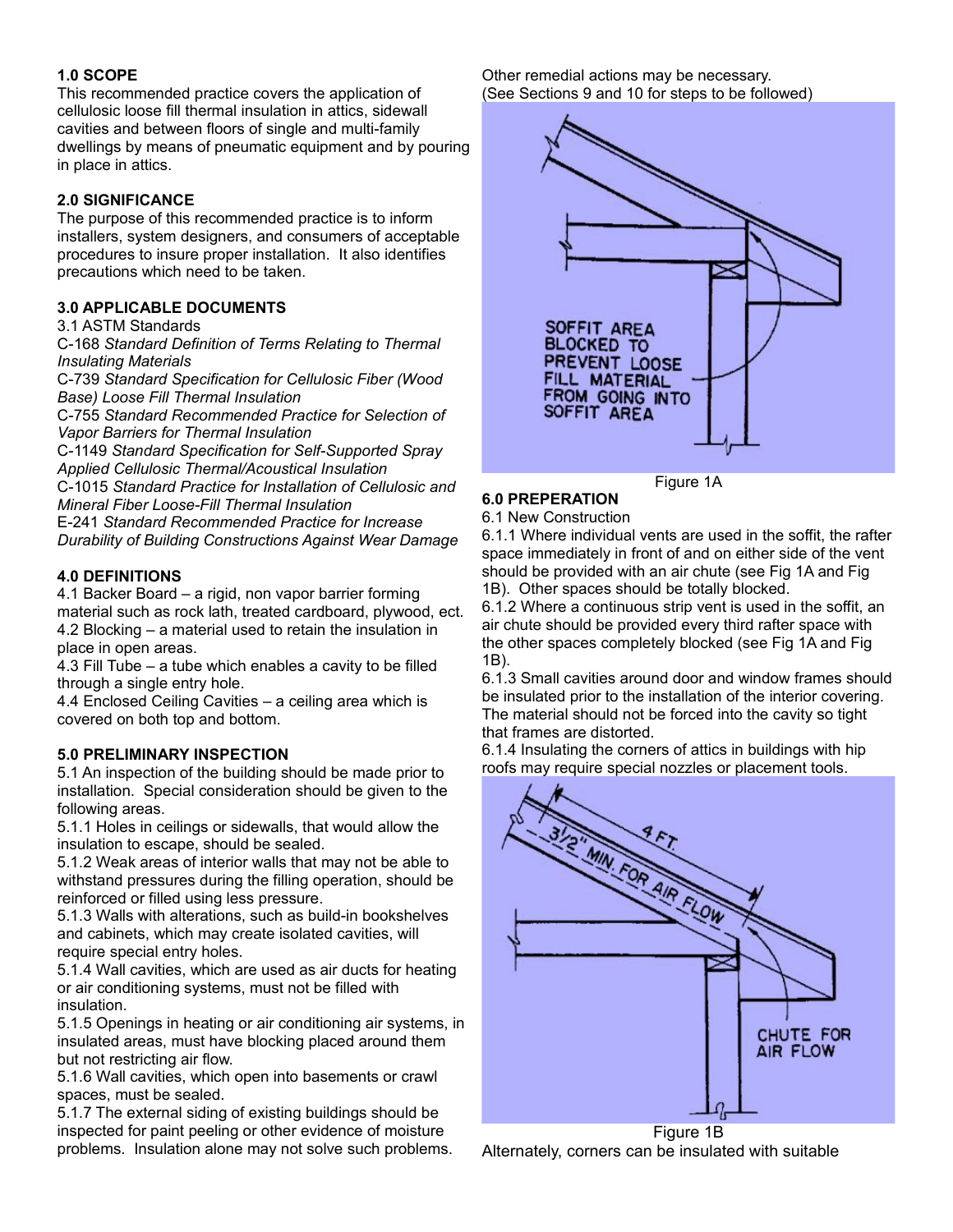insulation before the drywall or plasterboard is installed. Any other areas inaccessible after the interior finish is installed must be handled in like manner.

#### 6.2 Existing Structures

6.2.1 In joist areas, where soffit vents are installed, the opening from the attic into the soffit area may be blocked by batt type insulation between and at the ends of the joists (see Fig 2). Insulation should not totally fill the space between ceiling and roof. There should be a 1 inch (2.54 cm) opening next to the roof for ventilation from the soffit area. Or a chute may be installed per Section 6.0 and Figure 1B.

6.3 New and Existing Structures

6.3.1 Blocking should be placed around access to the attic to prevent insulation from falling out.



#### Figure 2

6.3.2 Blocking should be placed around recessed light or heating fixtures, chimneys and flues. Clearance between heat producing elements and combustible construction should follow applicable codes. Blocking should be permanently placed so as to keep insulation a minimum of three inches away from all sides of recessed lighting fixtures and other heat-producing devices should not be insulated per the National Electrical Code. 6.3.3 Cabinet bulkheads, stairway wells, and wall cavities which open into the attic should be covered by backer board to support the insulation (see 4.1). 6.3.4 The open side of any wall between a heated and unheated area should be covered by backer board to form a cavity to retain loose fill material (see Fig 3).

### **7.0 COVERAGE REQUIREMENTS**

When installing insulation, care should be taken not to exceed the square foot coverage shown on the label. The labeled thickness is the minimum thickness required for a given R-value. The initial installed thickness in ceiling applications will exceed the settled thickness shown on the coverage chart. The bag count and weight-per-square-foot requirements of the coverage chart must be followed to provide the specified R-value at settled density.



## **8.0 APPLICATION PROCEDURES**

### 8.1 Ceiling Areas

8.1.1 Accessible Ceilings

When installing insulation by pneumatic means, it is important that the application machine be set as recommended by the machine manufacturer.

8.1.2 Enclosed Ceiling Cavities

Installations of this type must be made by pneumatic means and the cavity should be completely filled. This is done by inserting a fill tube into each cavity and withdrawing it as the cavity is filled. With cathedral ceilings , loose fill insulation is to be installed at or above 3.5 pounds per cubic feet (pcf).

8.2 Sidewalls (Existing Buildings)

Installation into sidewall cavities must be made by pneumatic means. The air setting on the machine should be set as recommended by the machine manufacturer according to the size nozzle being used. After fill holes are drilled, all cavities should be checked for fire blocks or other obstructions with an electrician's fish tape or other similar tool. A mathematical check should be made in the first few stud space to assure that the proper amount of insulation is being installed.

8.2.1 Filling through external siding in applications of this type, the following procedure is recommended. Drill holes 5/8 inch to 2 inches (1.59 to 5.08 cm) in diameter, depending on the siding, in each wall cavity. Vertical distance between the holes and top or bottom plate should not exceed 2 feet (.62 m) and the vertical distance between holes should not exceed 5 feet (1.52 m). Homes with shingle or lapped siding should have the holes drilled as near the shadow line as possible. Homes with brick veneer should have holes  $5/8$  inch to  $\frac{3}{4}$ inch (1.59 to 1.9 cm) in diameter drilled in the mortar joints. All holes should be filled with suitable plugs (see Fig 4).



Figure 4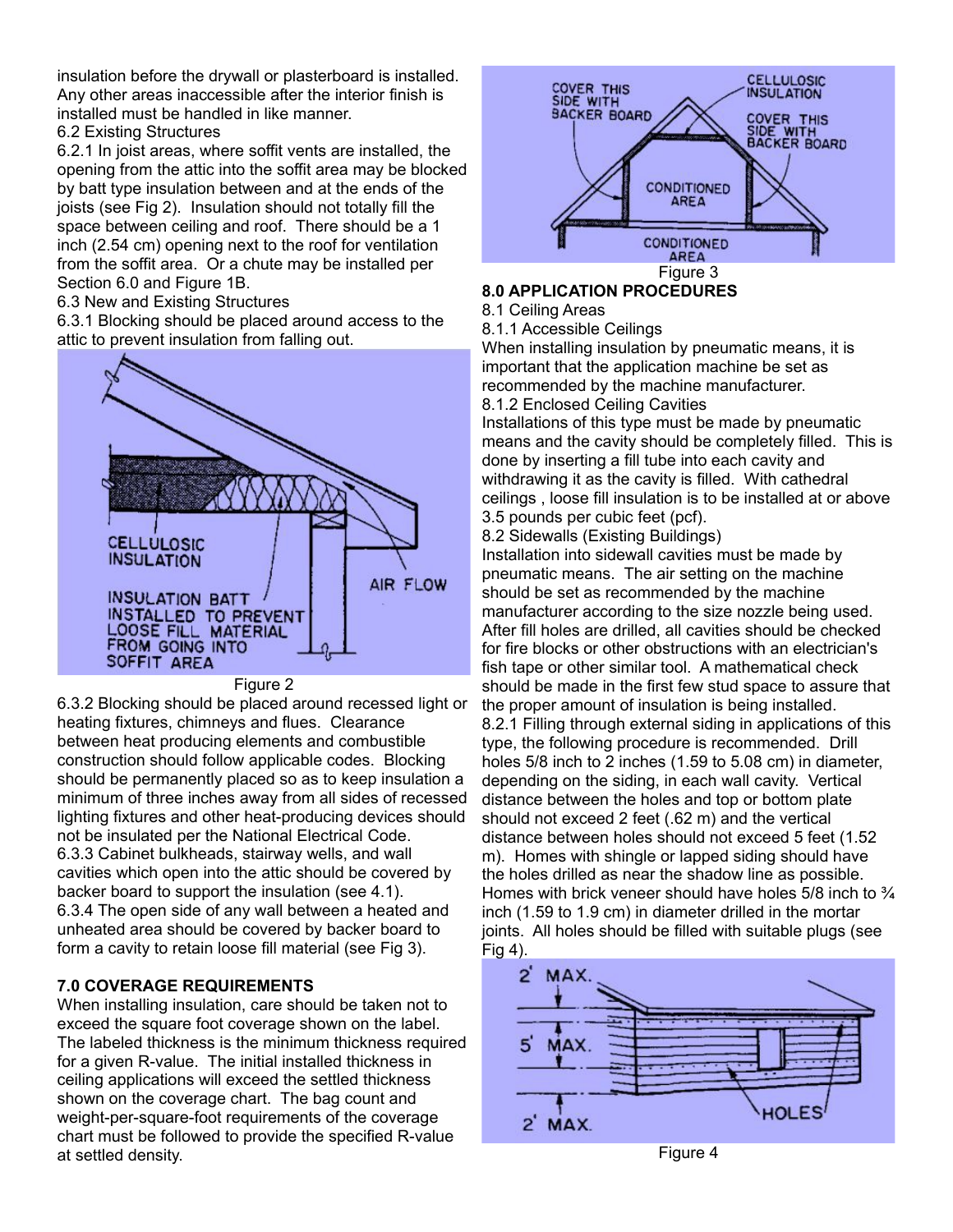8.2.2 Filling with fill tube in some applications is desirable. When using this method, only one entry hole per cavity is necessary. The fill tube should be inserted far enough to reach within 18 inches (45.72 cm) of the plate farthest from the point of entry. Fill tube size will depend upon the size of the hole which can be drilled. (See Figures 5A and 5B for alternate pints of entry for the fill tube.)

8.3 Sidewalls (New Construction)

The same installation techniques used with existing walls



Figure 5B

are occasionally employed in new construction, however insulation is usually installed in new walls before the walls are closed using spray-on or dry application techniques.

8.3.1 Mountain Fiber Wall Spray Insulation should only be installed by a professional insulation applicator using equipment and application procedures especially designed for this product and application. The insulation

is sprayed into the wall cavities from inside the building, using a water mist to activate a dry adhesive in the insulation. Mountain Fiber Insulation's instructions with regard to application equipment and its use should be followed explicitly, as should Mountain Fiber Insulation's instructions on the amount of liquid to be used during application. All pipes, ducts, conduits, wiring, outlets, etc. should be installed in the wall before the insulation is applied. Windows and areas from which insulation is to be excluded, such as electrical boxes, should be masked using duct tape. Additionally, 2 or 4 mil Polyethylene sheeting works well for covering larger, finished areas such as windows and fireplaces.

8.3.2 After application the insulation is made even with the stud faces by using a "wall scrubber". Do not install interior finish until the insulation moisture content is within the guidelines set forth in precautions 11.9 and 11.10. For details regarding sprayed wall cavity insulation please see the *Wall Spray Manual: Mountain Fiber Cellulose Wall Spray.*

#### **9.0 VAPOR RETARDERS**

9.1 New Construction

Consult local or state building codes about the use of vapor retarders if applicable. Most authorities agree that vapor retarders of any type should not be used with spray-applied cellulose. This recommendation may conflict with some building codes, but knowledgeable code officials understand the special nature of wall-spray cellulose and normally grant exceptions when the material is used. See 11.10 for precautions if required to use a vapor retarder with Mountain Fiber Insulation. 9.2 A ground surface vapor retarder such as plastic film is recommended when there is a crawl space beneath the floor (see Section 10.0 for Ventilation).

#### **10.0 VENTILATION**

10.1 Attic Ventilation

10.1.1 In vented attic without vapor retarders standard practice is to provide one square foot (.093 m²) of net vent area for each 150 square feet (13.94 m²) of ceiling area.

10.1.2 In vented attics with vapor retarders standard practice is to provide one square foot (.0903 m²) of net vent area for each 300 square feet (27.87 m²) of attic floor area.

10.1.3 When using a combination of roof and eave vents, and no ceiling vapor barrier, there should be 1 square foot (.093 m²) of net vent area for each 300 square feet (27.87 m²) of ceiling area. Vents should be installed with 50% of the total area in the eaves and 50% of the total area in the roof near the peak.

10.2 Unheated Crawl Space Ventilation

There should be 1 square foot (.093 m²) of net vent area for each 150 square feet  $(13.94 \text{ m}^2)$  of floor area.

#### **11.0 PRECAUTIONS AND LIMITATIONS**

11.1 Heaters and recessed light fixtures must not be